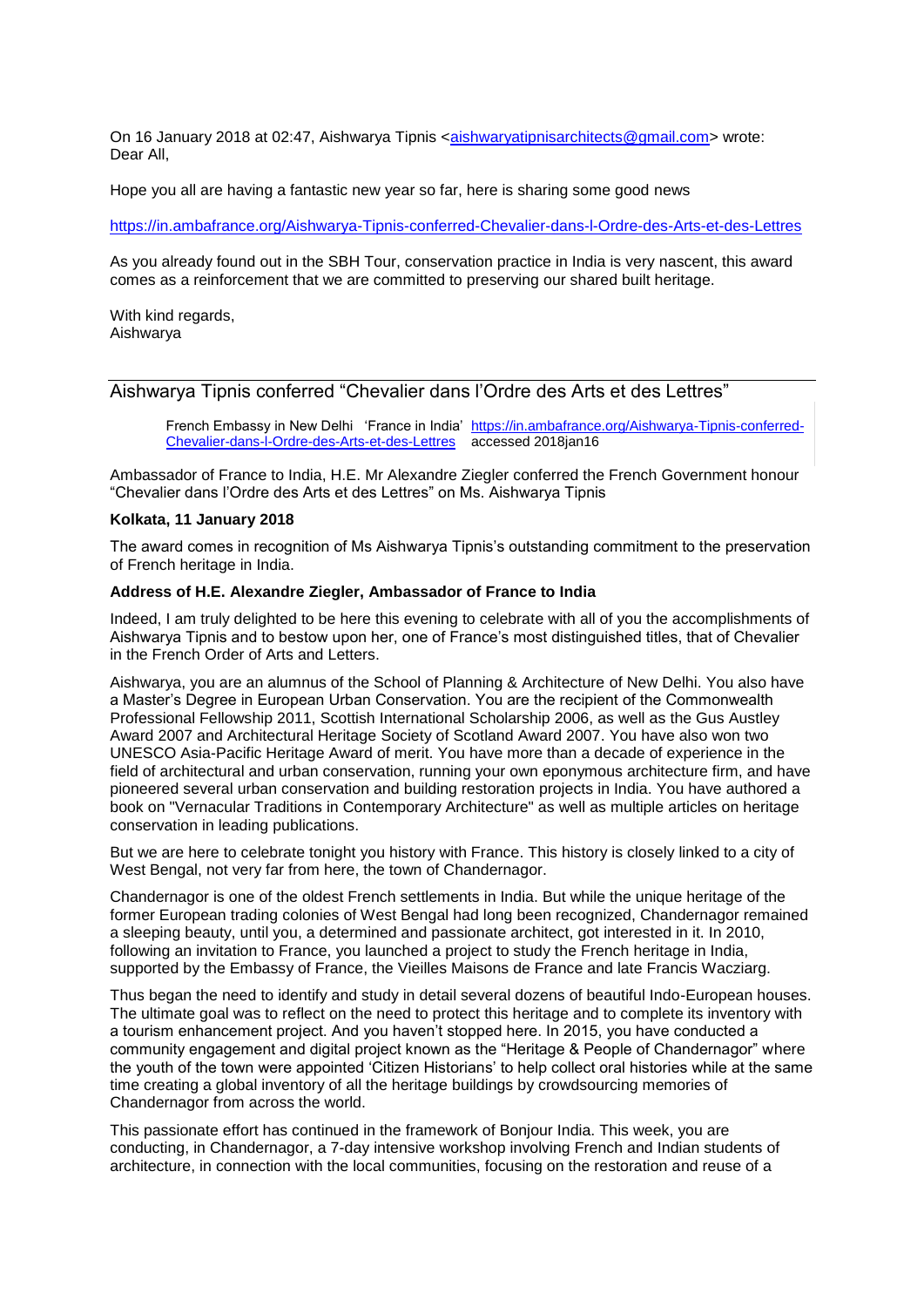French heritage building, the French Registry Office, which has been renamed by you as "House of the Moon".

Tomorrow will be the last day of the workshop, and I invite you all to come to Chandernagor to discover their research and creative work in an open-air exhibition on the Strand.

You have also conceptualized a contest mobilizing students from 80 schools, showcasing how heritage can become a source of economic growth and employment. And last but not least, you are now planning a crowd funding campaign in order to finance the renovation of the House of the Moon.

I know, dear Aishwarya, that you will not stop until you achieve our common dream: the complete restoration of the unique Indo-French heritage of Chandernagor.

For all these reasons, I have the honour and the pleasure to bestow upon you today the insignia of Chevalier des Arts et des Lettres, an Order which is one of the most prestigious national order, precisely created to honour people like you, for their outstanding contribution to the influence of the arts and letters in France and in the world.

Madame Aishwaya Tipnis, au nom du Président de la République et en vertu des pouvoirs qui nous sont conférés, nous vous faisons Chevalier des Arts et des Lettres.